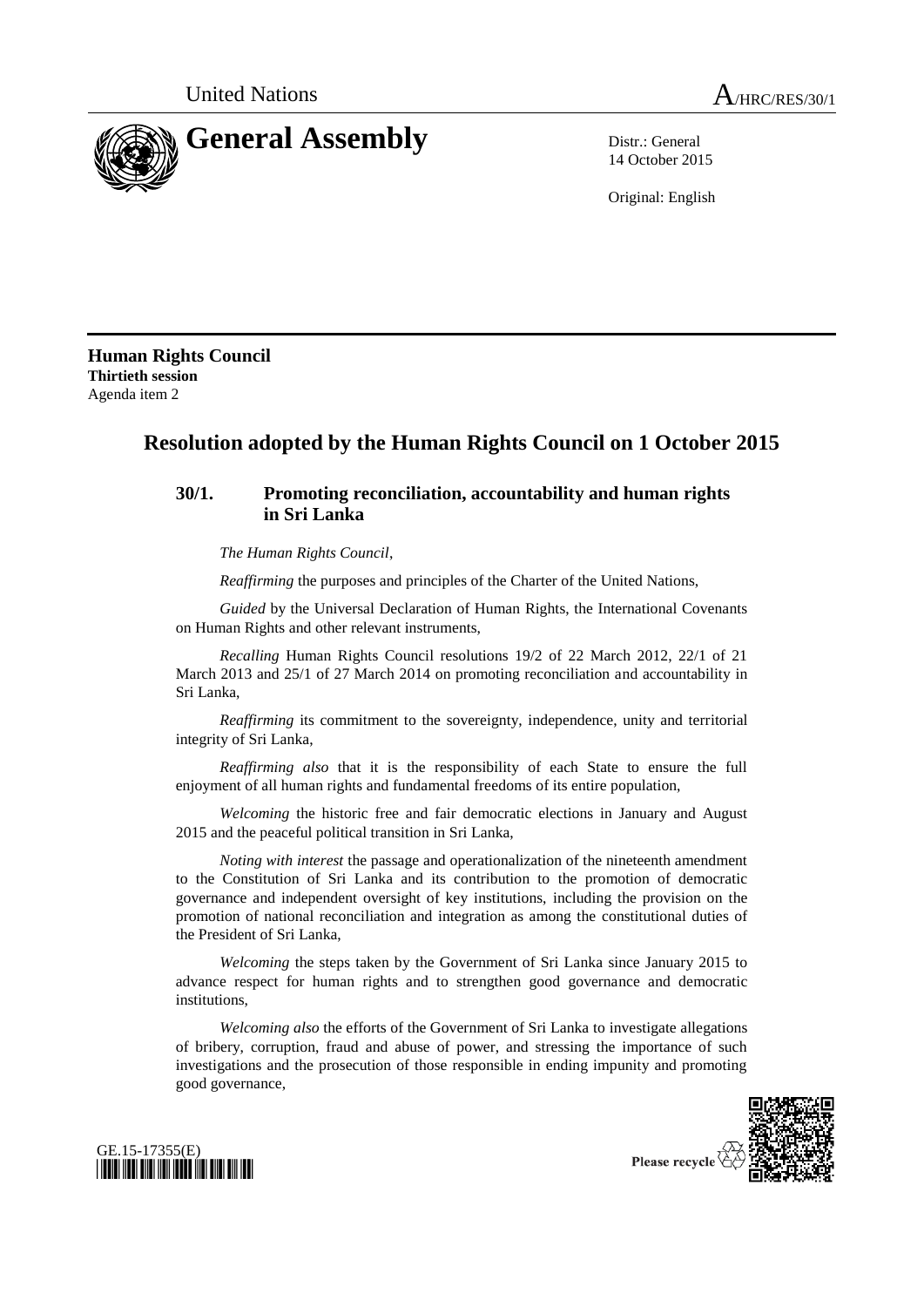*Welcoming further* the steps taken to strengthen civilian administration in the former conflict-affected provinces of the North and the East, acknowledging the progress made by the Government of Sri Lanka in rebuilding infrastructure, demining and resettling internally displaced persons, and calling upon the international community, including the United Nations, to assist the Government of Sri Lanka in furthering these efforts, especially in expediting the process of delivering durable solutions for all internally displaced persons,

*Recognizing* the improved environment for members of civil society and human rights defenders in Sri Lanka while expressing concern at reports of ongoing violations and abuses of human rights, and recognizing the expressed commitment of the Government of Sri Lanka to address issues, including those involving sexual and gender-based violence and torture, abductions, as well as intimidation of and threats against human rights defenders and members of civil society,

*Reaffirming* that all Sri Lankans are entitled to the full enjoyment of their human rights regardless of religion, belief or ethnicity, in a peaceful and unified land,

*Reaffirming also* that States must ensure that any measure taken to combat terrorism complies with their obligations under international law, in particular international human rights law, international refugee law and international humanitarian law, as applicable,

*Welcoming* the Declaration of Peace of the Government of 4 February 2015 and its acknowledgement of the loss of life and victims of violence of all ethnicities and religions,

*Emphasizing* the importance of a comprehensive approach to dealing with the past, incorporating the full range of judicial and non-judicial measures, including, inter alia, individual prosecutions, reparations, truth-seeking, institutional reform, the vetting of public employees and officials, or an appropriately conceived combination thereof, in order to, inter alia, ensure accountability, serve justice, provide victims with remedies, promote healing and reconciliation, establish independent oversight of the security system, restore confidence in the institutions of the State and promote the rule of law in accordance with international human rights law with a view to preventing the recurrence of violations and abuses, and welcoming in this regard the expressed commitment of the Government to ensure dialogue and wide consultations with all stakeholders,

*Recognizing* that mechanisms to redress past abuses and violations work best when they are independent, impartial and transparent; are led by individuals known for displaying the highest degree of professionalism, integrity and impartiality; utilize consultative and participatory methods that include the views of all relevant stakeholders, including, but not limited to, victims, women, youth, representatives of various religions, ethnicities and geographic locations, as well as marginalized groups; and are designed and implemented on the basis of expert advice from those with relevant international and domestic experience,

*Recognizing also* that a credible accountability process for those most responsible for violations and abuses will safeguard the reputation of those, including within the military, who conducted themselves in an appropriate manner with honour and professionalism,

*Recalling* the responsibility of States to comply with their relevant obligations to prosecute those responsible for gross violations of human rights and serious violations of international humanitarian law constituting crimes under international law, with a view to ending impunity,

*Taking note* of the review of the high-security zones undertaken by the Government, and welcoming the initial steps taken to return land to its rightful civilian owners and to help local populations to resume livelihoods and to restore normality to civilian life,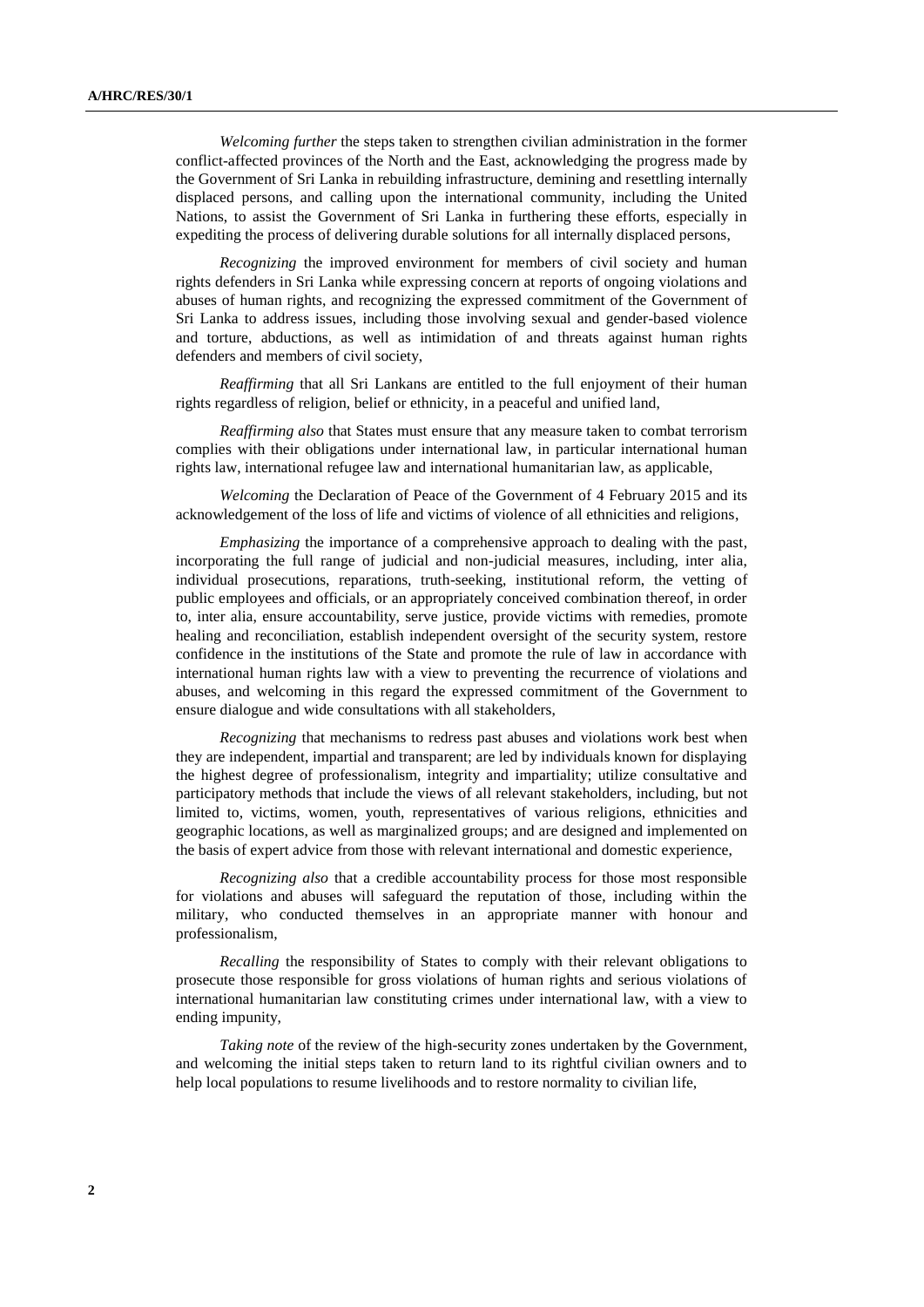*Welcoming* the commitments of the Government of Sri Lanka to the devolution of political authority,

*Requesting* the Government of Sri Lanka to implement effectively the constructive recommendations made in the report of the Lessons Learnt and Reconciliation Commission,

*Welcoming* the visit from 30 March to 3 April 2015 by and the observations of the Special Rapporteur on the promotion of truth, justice, reparation and guarantees of nonrecurrence, and the planned visit of the Working Group on Enforced or Involuntary Disappearances in November 2015,

*Recognizing* that the investigation into alleged serious violations and abuses of human rights and related crimes in Sri Lanka requested by the Human Rights Council in its resolution 25/1 was necessitated by the absence of a credible national process of accountability,

1. *Takes note with appreciation* of the oral update presented by the United Nations High Commissioner to the Human Rights Council at its twenty-seventh session, the report of the Office of the High Commissioner on promoting reconciliation and accountability in Sri Lanka<sup>1</sup> and its investigation on Sri Lanka requested by the Human Rights Council in its resolution  $25/1$ ,<sup>2</sup> including its findings and conclusions, and encourages the Government of Sri Lanka to implement the recommendations contained therein when implementing measures for truth-seeking, justice, reparations and guarantees of non-recurrence;

2. *Welcomes* the positive engagement between the Government of Sri Lanka and the High Commissioner and the Office of the High Commissioner since January 2015, and encourages the continuation of that engagement in the promotion and protection of human rights and in exploring appropriate forms of international support for and participation in Sri Lankan processes for seeking truth and justice;

3. *Supports* the commitment of the Government of Sri Lanka to strengthen and safeguard the credibility of the processes of truth-seeking, justice, reparations and guarantees of non-recurrence by engaging in broad national consultations with the inclusion of victims and civil society, including non-governmental organizations, from all affected communities, which will inform the design and implementation of these processes, drawing on international expertise, assistance and best practices;

4. *Welcomes* the commitment of the Government of Sri Lanka to undertake a comprehensive approach to dealing with the past, incorporating the full range of judicial and non-judicial measures; also welcomes in this regard the proposal by the Government to establish a commission for truth, justice, reconciliation and non-recurrence, an office of missing persons and an office for reparations; further welcomes the willingness of the Government to give each mechanism the freedom to obtain financial, material and technical assistance from international partners, including the Office of the High Commissioner; and affirms that these commitments, if implemented fully and credibly, will help to advance accountability for serious crimes by all sides and to achieve reconciliation;

5. *Recognizes* the need for a process of accountability and reconciliation for the violations and abuses committed by the Liberation Tigers of Tamil Eelam, as highlighted in the report of the Office of the High Commissioner on its investigation on Sri Lanka;

 $1$  A/HRC/30/61.

 $2$  See A/HRC/30/CRP.2.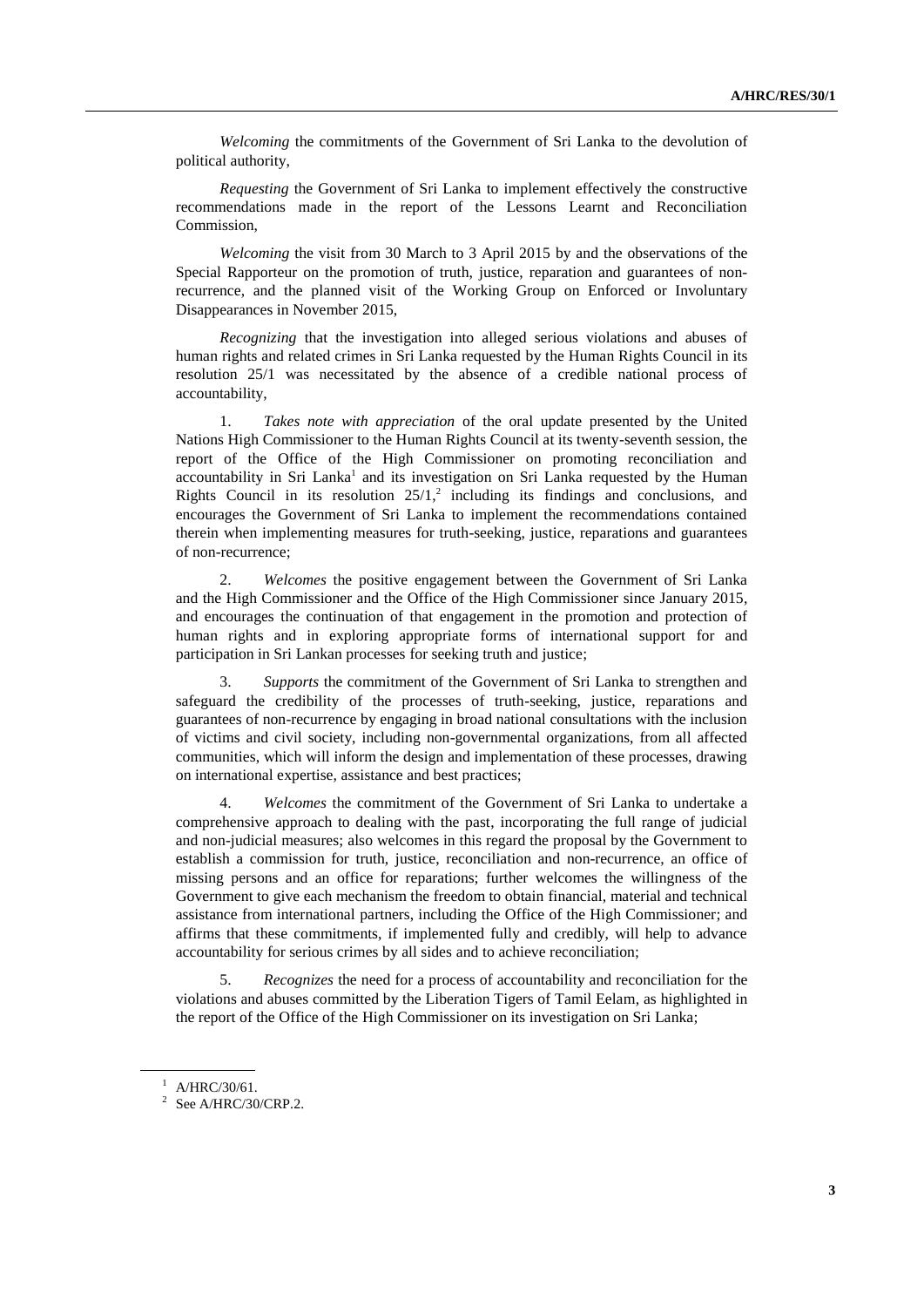6. *Welcomes* the recognition by the Government of Sri Lanka that accountability is essential to uphold the rule of law and to build confidence in the people of all communities of Sri Lanka in the justice system, notes with appreciation the proposal of the Government of Sri Lanka to establish a judicial mechanism with a special counsel to investigate allegations of violations and abuses of human rights and violations of international humanitarian law, as applicable; affirms that a credible justice process should include independent judicial and prosecutorial institutions led by individuals known for their integrity and impartiality; and also affirms in this regard the importance of participation in a Sri Lankan judicial mechanism, including the special counsel's office, of Commonwealth and other foreign judges, defence lawyers and authorized prosecutors and investigators;

7. *Encourages* the Government of Sri Lanka to reform its domestic law to ensure that it can implement effectively its own commitments, the recommendations made in the report of the Lessons Learnt and Reconciliation Commission, as well as the recommendations of the report of the Office of the High Commissioner, $<sup>1</sup>$  including by</sup> allowing for, in a manner consistent with its international obligations, the trial and punishment of those most responsible for the full range of crimes under the general principles of law recognized by the community of nations relevant to violations and abuses of human rights and violations of international humanitarian law, including during the period covered by the Lessons Learnt and Reconciliation Commission;

8. *Also encourages* the Government of Sri Lanka to introduce effective security sector reforms as part of its transitional justice process, which will help to enhance the reputation and professionalism of the military and include ensuring that no scope exists for retention in or recruitment into the security forces of anyone credibly implicated through a fair administrative process in serious crimes involving human rights violations or abuses or violations of international humanitarian law, including members of the security and intelligence units; and also to increase training and incentives focused on the promotion and protection of human rights of all Sri Lankans;

9. *Welcomes* the recent passage by the Government of Sri Lanka of an updated witness and victim protection law and its commitment to review the law, and encourages the Government to strengthen these essential protections by making specific accommodations to protect effectively witnesses and victims, investigators, prosecutors and judges;

10. *Also welcomes* the initial steps taken to return land, and encourages the Government of Sri Lanka to accelerate the return of land to its rightful civilian owners, and to undertake further efforts to tackle the considerable work that lies ahead in the areas of land use and ownership, in particular the ending of military involvement in civilian activities, the resumption of livelihoods and the restoration of normality to civilian life, and stresses the importance of the full participation of local populations, including representatives of civil society and minorities, in these efforts;

11. *Encourages* the Government of Sri Lanka to investigate all alleged attacks by individuals and groups on journalists, human rights defenders, members of religious minority groups and other members of civil society, as well as places of worship, and to hold perpetrators of such attacks to account and to take steps to prevent such attacks in the future;

12. *Welcomes* the commitment of the Government of Sri Lanka to review the Public Security Ordinance Act and to review and repeal the Prevention of Terrorism Act, and to replace it with anti-terrorism legislation in accordance with contemporary international best practices;